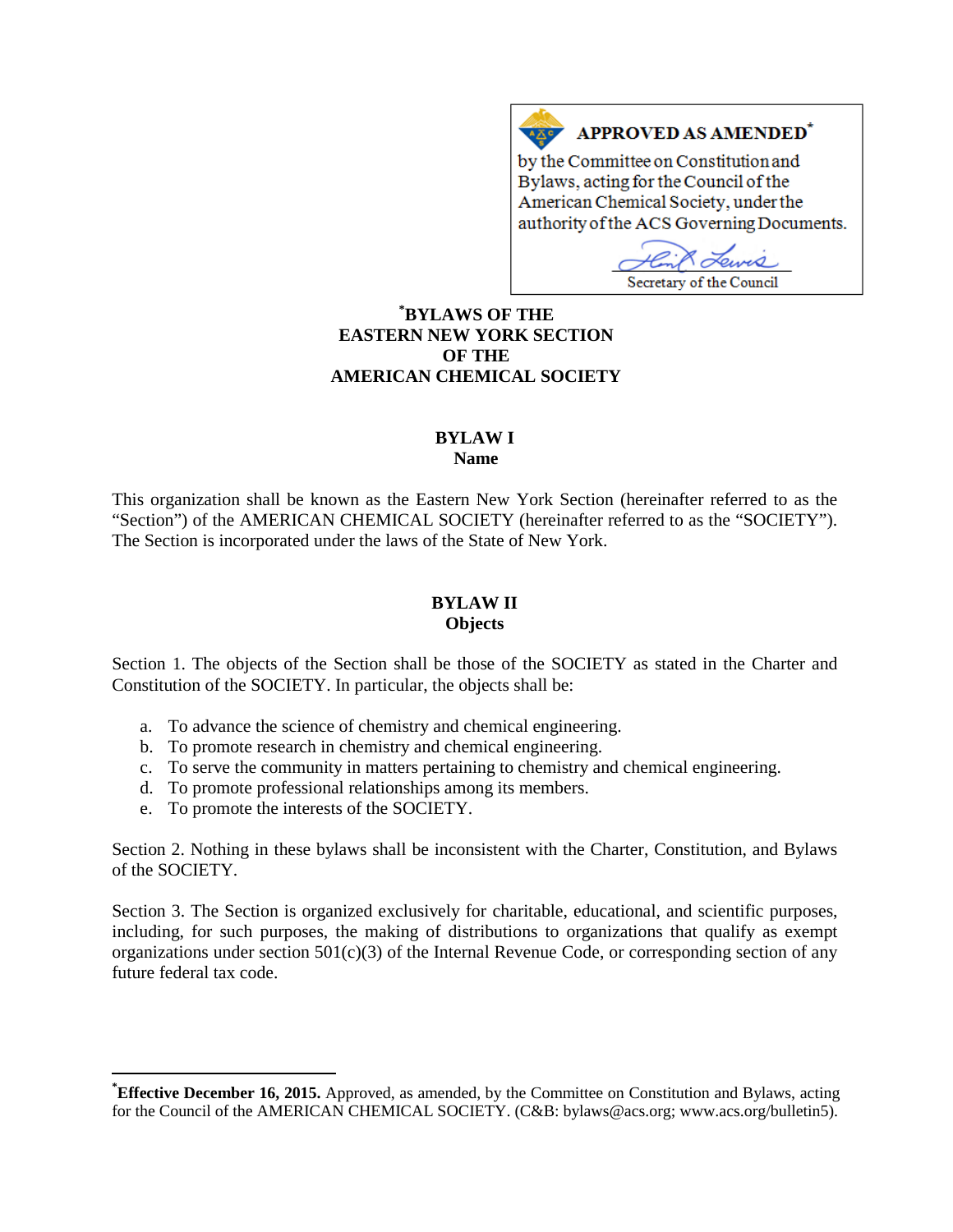# **BYLAW III Territory**

The territory of the Section shall be that assigned to it by the SOCIETY.

# **BYLAW IV Members and Affiliates**

Section 1. The rolls of the Section shall include those members and Society Affiliates of the SOCIETY residing within the territory of the Section provided that any exceptions to this rule shall be made in conformity with the Constitution and Bylaws of the SOCIETY.

Section 2. The Section may have Local Section Affiliates as authorized in the Constitution and Bylaws of the SOCIETY. A Local Section Affiliate shall retain affiliate status only so long as payment is made of Local Section Affiliate dues of not less than two dollars (\$2.00) per annum.

Section 3. Members and affiliates shall have such rights and privileges as are accorded them by the Constitution and Bylaws of the SOCIETY and the bylaws of the Section.

Section 4. STUDENT MEMBERS may not serve as Councilors, Alternate Councilors, or Temporary Substitute Councilors. STUDENT MEMBERS may be appointed as committee chairs.

Section 5. Neither a Society Affiliate nor a Local Section Affiliate may vote for or hold an elective position or vote on Articles of Incorporation or bylaws of the Section. A Society Affiliate may not serve as a voting member of the Executive Committee; a Local Section Affiliate may not serve as a member of the Executive Committee. Society Affiliates may be appointed as committee chairs.

## **BYLAW V**

## **Officers, Executive Committee, and Councilors**

Section 1. The officers of the Section shall be MEMBERS of the SOCIETY and the Section and shall consist of the Chair, Chair-Elect, Secretary, and Treasurer. The Secretary and Treasurer positions may be held by the same person.

Section 2 The Executive Committee shall be the governing body of the Section and as such shall have full power to conduct, manage, and direct the business and affairs of the Section in accordance with the Constitution and Bylaws of the SOCIETY and these bylaws. The Executive Committee shall consist of the officers of the Section, the Immediate Past Chair, the Councilors and the Alternate Councilors.

Section 3. The Executive Committee of the Section shall constitute the Board of Directors of the Corporation.

Section 4. The duties of the officers shall be such as usually pertain to their offices, together with those required by these bylaws and by the Constitution and Bylaws of the SOCIETY, and such other duties as may be assigned to them from time to time by the Executive Committee.

a. The duties of the Chair shall be to preside at meetings of the Executive Committee, to carry into effect the decisions and recommendations of that Committee, to preside at business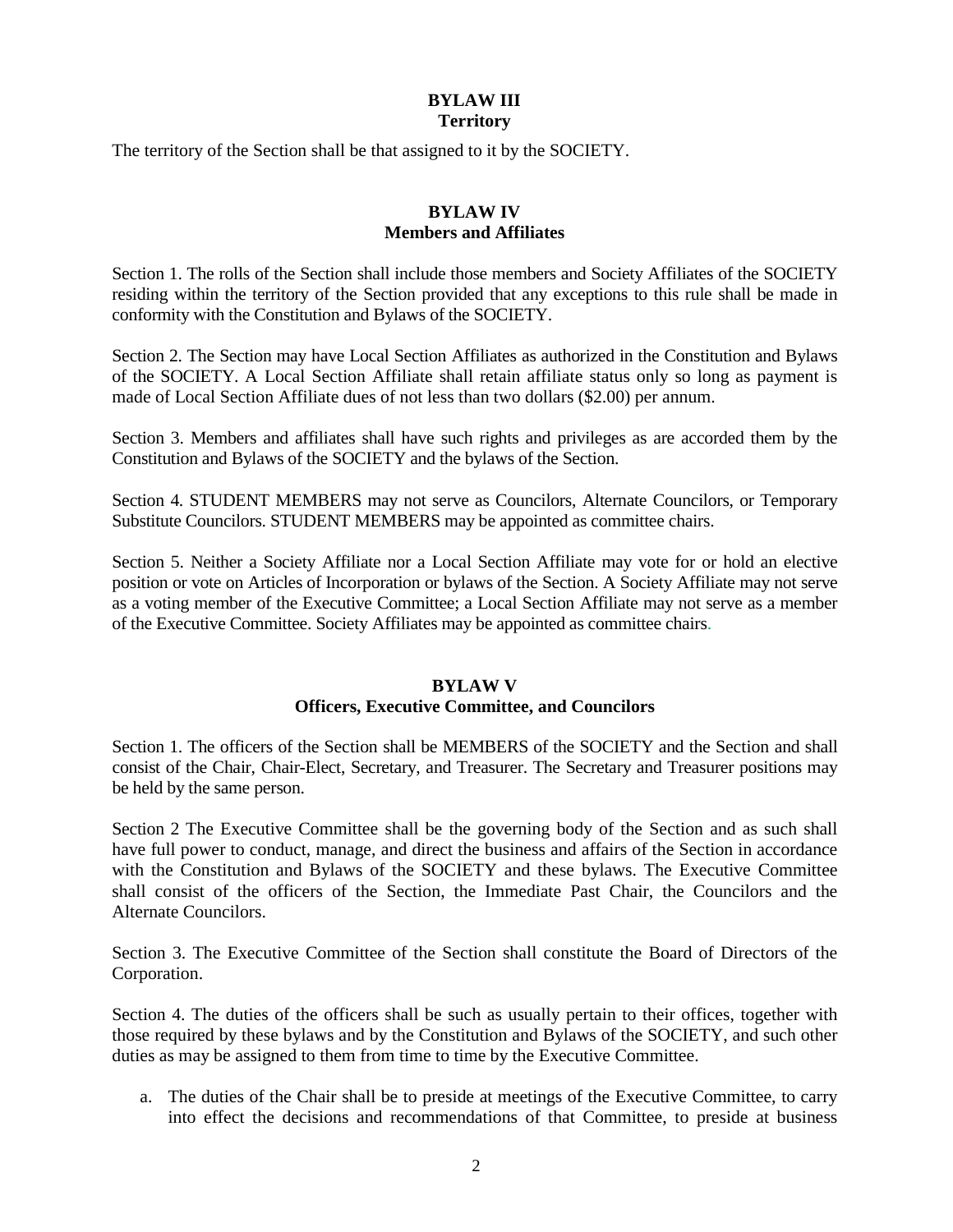meetings of the Section, to appoint all committee chairs and committee members except as stated elsewhere in these bylaws, and to carry out the duties required by the Constitution and Bylaws of the SOCIETY. The Chair shall appoint the Webmaster with the approval of the Executive Committee.

- b. The duties of the Chair-Elect shall be to assist the Chair with the direction and management of the Section. In the absence of the Chair, the duties of the office shall devolve upon the Chair-Elect.
- c. The duties of the Secretary shall be to keep a record of the minutes of the meetings of the Section and of the Executive Committee, to maintain a list of members and affiliates, to send to members and affiliates such notices as the business of the Section may require, to submit a report to the Section at its annual meeting, and to carry out the duties required by the Constitution and Bylaws of the SOCIETY and elsewhere in these bylaws. The Secretary shall preside over meetings in the absence of both the Chair and Chair-Elect.
- d. The Treasurer shall have charge of the funds of the Section, keep an accurate record of all receipts and disbursements, receive dues, and make those disbursements approved by the Executive Committee. The Treasurer shall render an account of all transactions and of the financial condition of the Section to the Executive Committee at times set by the Committee, and shall submit such reports as are required by the Constitution and Bylaws of the SOCIETY.

### Section 5. Vacancies

- a. In the event of a vacancy in the office of Chair, the Chair-Elect shall assume the duties of Chair for the remainder of the term. In such case, the person moving into the position of Chair shall also hold that position during the normal year as Chair as part of the leadership transition.
- b. All other vacancies, except for Councilors and Alternate Councilors, shall be filled by majority vote of the Executive Committee through interim appointment for the period up to the next annual election. At that time, the procedures for election as outlined in the bylaws of the Section shall be followed.
- c. An interim appointee to the vacated office of Chair-Elect shall not automatically succeed to the office of Chair. At the next election, both a Chair and a Chair-Elect shall be elected.

#### Section 6. Councilors, Alternate Councilors, and Temporary Substitute Councilors

- a. The Section shall have Councilors and Alternate Councilors as provided in the Constitution and Bylaws of the SOCIETY. The Section's Councilors and Alternate Councilors shall carry out those duties assigned to them by the Constitution and Bylaws of the SOCIETY.
- b. Councilors and Alternate Councilors shall be elected from the MEMBERS for three-year terms beginning January 1. Reelection is permissible. Councilors shall be elected in separate years, whenever possible, to provide for a rotation of terms in accordance with the Constitution of the SOCIETY. A partial term of one or two years shall be used whenever necessary to establish or to restore rotation of three-year terms provided that the Councilor and/or Alternate Councilor agree to the partial term before the election.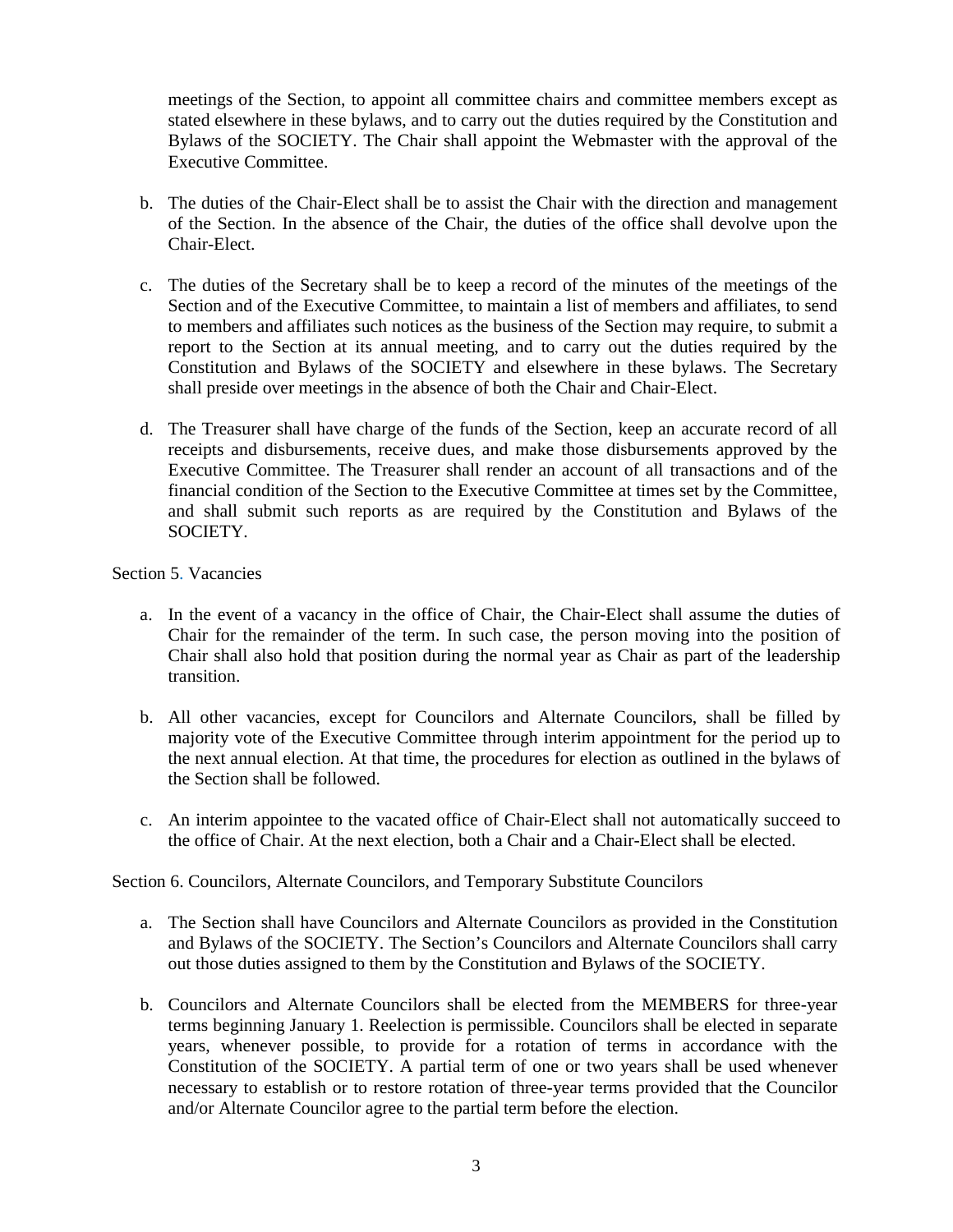- c. In the event that a Councilor is unable to attend a specified meeting of the Council of the SOCIETY, the Chair of the Section shall appoint one of the Alternate Councilors to serve as Councilor at the specified meeting. Such appointment of an Alternate Councilor shall be for only one meeting.
- d. If every Councilor and Alternate Councilor of the Section will be absent from a Council meeting, thus leaving the Section without representation at such meeting, the Executive Committee may designate one MEMBER of the Section as a Temporary Substitute Councilor in accordance with the Bylaws of the SOCIETY.
- e. The Executive Committee shall designate one or more Councilors to be disqualified under the SOCIETY Bylaw provisions for reallocation of Councilors among the Sections.
- f. Any vacancy in the position of Councilor or Alternate Councilor shall be filled for the remainder of the unexpired term at the time of the next annual election. The vacancy may be filled until the next annual election by appointment by the Executive Committee.

### **BYLAW VI Manner of Election and Terms of Office**

Section 1. The election of officers shall be conducted either by a ballot distributed to the members of the Section in accordance with the Bylaws of the SOCIETY or at a regular meeting of the Section provided there is a quorum present as described elsewhere in these bylaws. Councilors and Alternate Councilors shall be elected by a ballot distributed to all members of the Section; affiliates may not vote for officers, Councilors, and Alternate Councilors.

Section 2. The Chair and Chair-Elect shall serve for a period of one year. At the end of his or her term as Chair-Elect or whenever the office of the Chair shall become vacant, the Chair-Elect shall succeed to the office of Chair. In the event that the Chair-Elect becomes Chair, he or she shall serve the balance of the unexpired term as well as the full term he or she would normally serve as Chair. The Secretary and Treasurer shall serve for a period of two years, elected in alternate years whenever possible, or until their successors are elected; reelection is permissible. The Chair-Elect, Secretary, and the Treasurer shall be elected prior to the annual meeting and shall then assume office on January 1. No member shall hold two elective offices simultaneously except the offices of Secretary and Treasurer. The Chair-Elect shall not succeed himself or herself in that office. Officers, Councilors, and Alternate Councilors shall be elected by a ballot of those eligible to vote.

Section 3. In October of each year, the Nomination Committee shall report to the membership its nominations for each office to be filled. Prior to October 1, any member of the Section may, in writing or from the floor at a meeting, nominate additional candidates for office, if the nomination is seconded by another member. Nominations so made shall be equally valid as those from the Nomination Committee. All candidates nominated shall have indicated willingness to serve if elected.

Section 4. When a ballot is used, the candidates for each office and for Councilor(s)/Alternate Councilor(s) shall be listed in an order to be selected by lot on a ballot to be distributed to each member of the Section by November 1. The ballot shall provide for a write-in candidate for each position to be filled. A paper ballot shall be provided to any member who requests it.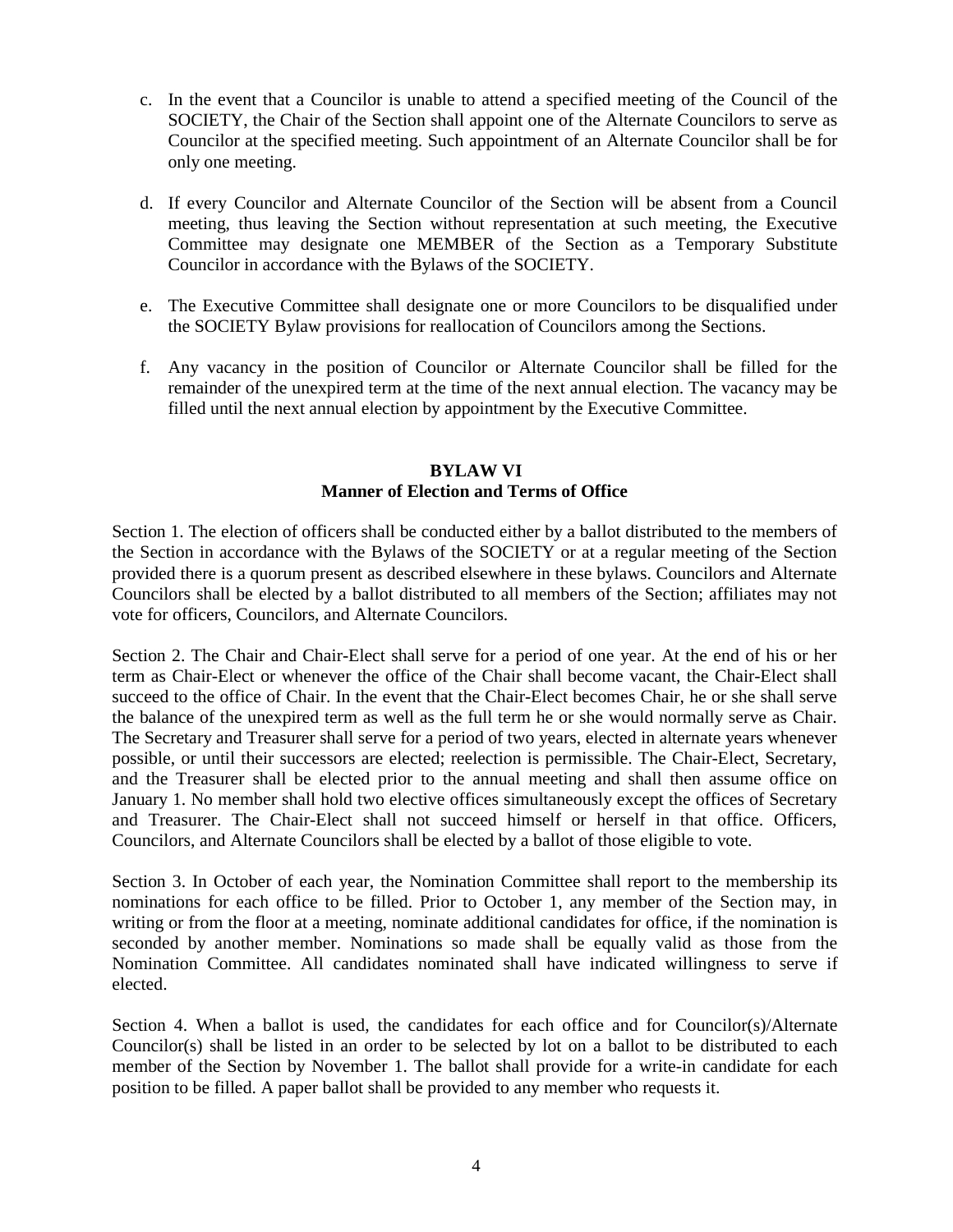Section 5. The ballots shall be tabulated and validated not later than November 15. Except as noted below, the candidate for each position receiving the largest number of votes shall be declared elected. The Executive Committee may decide that for Councilor(s)/Alternate Councilor(s), the candidate(s) who receive the majority of votes shall be declared elected as Councilor(s) and the candidate(s) who get the next largest number of votes shall be declared elected as Alternate Councilor(s). In case of a tie vote, the Executive Committee, by ballot, shall elect from among the candidates who share the tie vote; the candidate receiving the largest number of votes shall be declared elected.

The results shall be announced by the Section Chair as soon as possible after the election, and also published in the Section's newsletter and/or on the Section's website soon thereafter. The results shall be certified to the Executive Director of the SOCIETY not later than December 1 in accordance with the Bylaws of the SOCIETY.

Section 6. In accordance with the SOCIETY's Bylaws, balloting procedures should ensure fair balloting that is open to all eligible members, protection against fraudulent balloting, and the timely reporting and archiving of balloting results.

# **BYLAW VII Recall of Elected Officials**

Section 1. The elected officials of the Section (officers and elected Executive Committee members) are subject to recall for neglect of duties or conduct injurious to the SOCIETY. Recall procedures are not applicable to Councilors and Alternate Councilors.

Section 2. The recall of an official shall be initiated when a signed petition, indicating in writing the specific charges and reasonable substantiating evidence, is submitted to the Chair from at least five members of the Section. In the event the Chair is the official in question, the Chair-Elect shall receive the petition and shall assume the duties of the Chair with respect to this issue until the issue is resolved.

Section 3. The Chair shall, without delay, determine that the petitioners are aware of the gravity of their actions and the procedures to be followed. The Chair shall seek an alternate resolution to the problem and a withdrawal of the petition at this time. In the absence of a resolution to the problem, the Chair shall notify the members of the Executive Committee and call a special meeting within thirty days.

- a. The Executive Committee shall promptly continue the recall process or dismiss the petition as ill-founded or find an alternate resolution to the problem. The Chair shall promptly inform the petitioners and the official of the decision of the Executive Committee. If no contact with the official can be made after a reasonable effort, the Executive Committee may remove the official in question with a two-thirds (2/3) vote of the remaining members.
- b. If the proceedings continue:
	- (1) The Chair shall assign the duties of the official to another qualified MEMBER of the Section until the issue is resolved.
	- (2) The official shall be offered an opportunity to answer the allegations in the petition before the Executive Committee. A certified letter shall be sent to the last known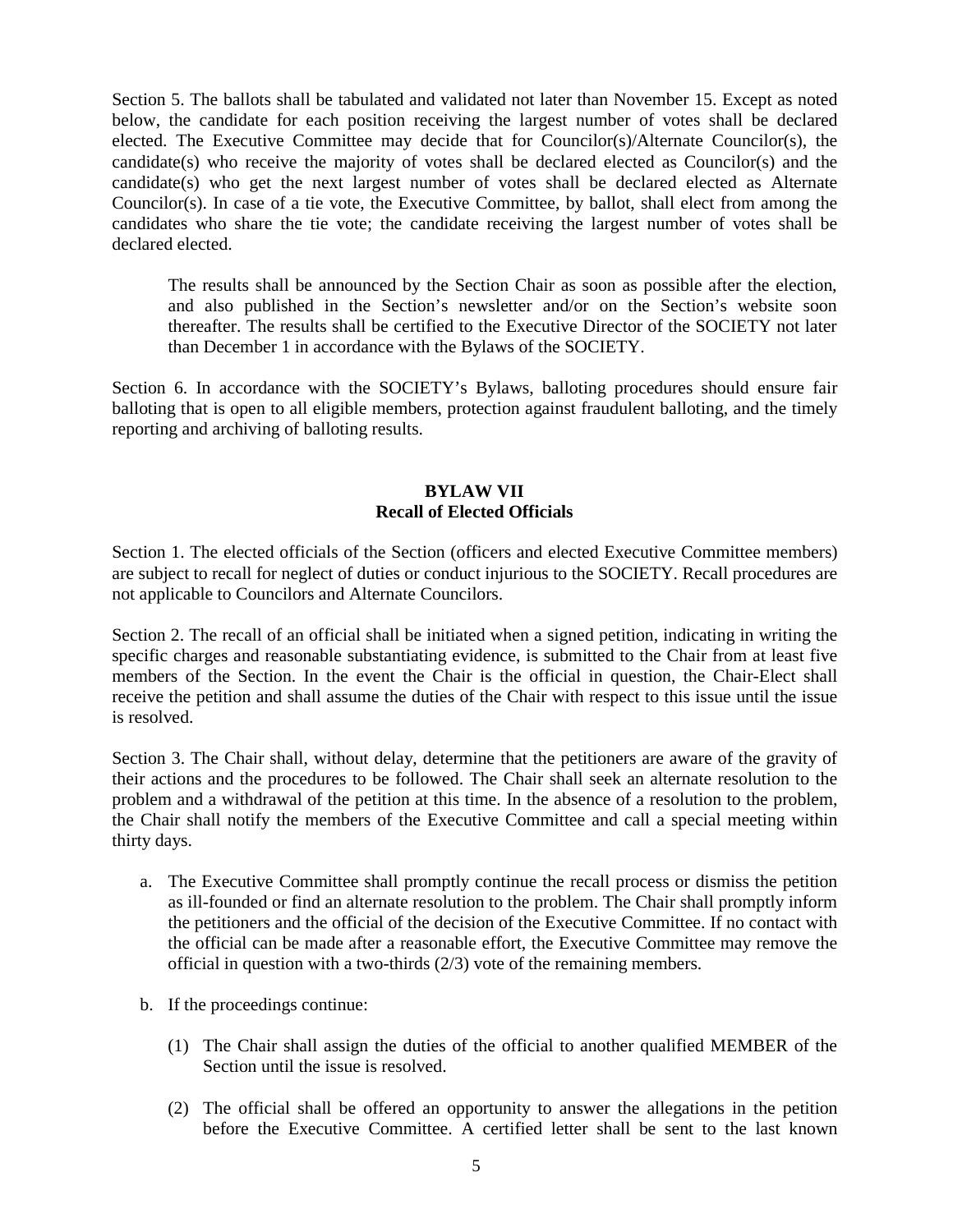address on the official SOCIETY membership roll. Upon notification, the official shall have thirty days to make a written response to the allegations.

- (3) The Executive Committee shall decide whether or not to proceed after studying the official's response. The Chair shall inform the official and the petitioners of the decision of the Executive Committee. If the Executive Committee decides that the proceedings shall continue, the official shall choose one of the following options:
	- (a) The official may resign.
	- (b) The official may request a recall vote. Section members shall be informed, through brief written statements prepared by the Executive Committee and the official, of the issues involved with the recall vote. Both statements shall be distributed to the members with the ballot. A paper ballot shall be provided to any member who requests it. At least two-thirds (2/3) of votes cast shall be required for the official to be removed from office. The membership shall be informed of the results of the recall vote.
	- (c) The official may request a hearing and a recall vote by the remaining members of the Executive Committee. At least two-thirds  $(2/3)$  vote of the remaining members of the Executive Committee shall be required to recall the official.
	- (d) The official may choose not to respond and thus forfeit the position.

Section 4. The vacancy provisions of these bylaws shall be used to fill a vacancy caused by a recall process. The Executive Director of the SOCIETY shall be informed of the recall and the filling of the vacancy.

### **BYLAW VIII Committees**

Section 1. The Executive Committee shall establish committees as necessary for the proper operation of the Section.

Section 2. The Section shall have the following standing committees as listed below or described elsewhere in these bylaws:

- a. Program
- b. Arrangement

d. Membership and Hospitality

c. Education

- e. Nomination
- f. Publication/ Webmaster
- g. Awards
- h. Audit

#### **BYLAW IX Meetings**

Section 1. The Executive Committee shall designate the times and places of meetings as it finds necessary or desirable for the proper functioning of the Section. The Executive Committee shall designate one of the business meetings of the Section as the annual meeting.

Section 2. The Executive Committee shall set the order of business for business meetings of the Section. The order of business may be suspended by a majority vote of the members present.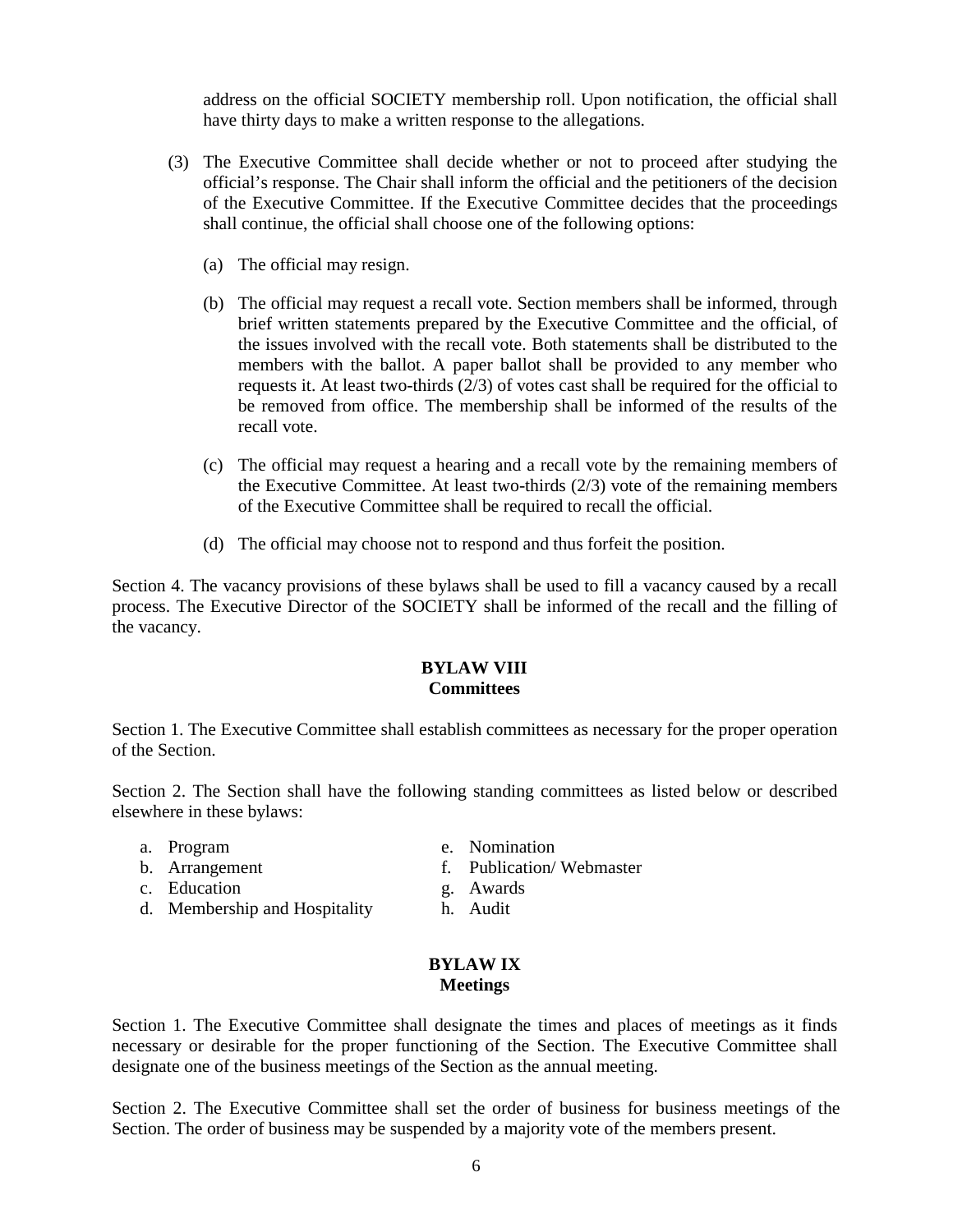Section 3. The Section may hold special meetings to conduct governance business upon the written request of a majority of the Executive Committee or upon the written request of 25 members of the Section. To be valid, such request shall be received by the Secretary at least ten days before the date requested for the meeting and shall state the exact nature of the business to be transacted. No other business shall transpire at such meetings.

Section 4. Meetings of the Executive Committee and meetings of the Section to conduct Section governance business, with the approval of the Executive Committee, may be held by means of electronic communications technology that permits those in attendance to read or hear the proceedings substantially concurrently with their occurrence, to vote on matters submitted, to pose questions, and to make comments.

Section 5. The Executive Committee shall meet upon due notice either at the call of the Chair or upon request of a majority of its members. A quorum for an Executive Committee meeting shall consist of a majority of the voting members of the Committee. In the absence of a quorum, called meetings of the Executive Committee shall adjourn to a specific date.

Section 6. Due notice of all meetings shall be sent to each member and affiliate of the Section. A quorum for the transaction of governance business at such a Section meeting shall consist of 15 members of the Section. No governance business shall be conducted in the absence of a quorum.

Section 7. The fee for registration at any special meeting shall be decided by the Executive Committee in accordance with the Constitution of the SOCIETY.

Section 8. The most recent edition of *Robert's Rules of Order Newly Revised* shall be the parliamentary authority for all matters not covered in these bylaws or in the SOCIETY's documents.

# **BYLAW X Finances**

Section 1.

- a. Members of the Section may be assessed voluntary Local Section dues in an amount set by the Executive Committee. The Executive Committee shall have the option to waive or discount dues for STUDENT MEMBERS and for others as provided in the SOCIETY's Bylaws for waived or discounted dues.
- b. Society Affiliates shall be assessed annual dues in an amount set by the Executive Committee.
- c. The annual dues of Local Section Affiliates shall be determined by the Executive Committee in accordance with the Constitution and Bylaws of the SOCIETY, and as mentioned elsewhere in these bylaws.

Section 2. The Section may raise or collect funds to be expended for local purposes, and may have the entire management and control of such funds insofar as such management and control shall not conflict with any provision of these bylaws or with the Constitution or Bylaws of the SOCIETY.

Section 3. The Section may receive donations or bequests made to it, and may expend or invest the same on behalf of the Section. Such expenditures or investments shall be made by the Treasurer of the Section upon authorization by the Executive Committee.